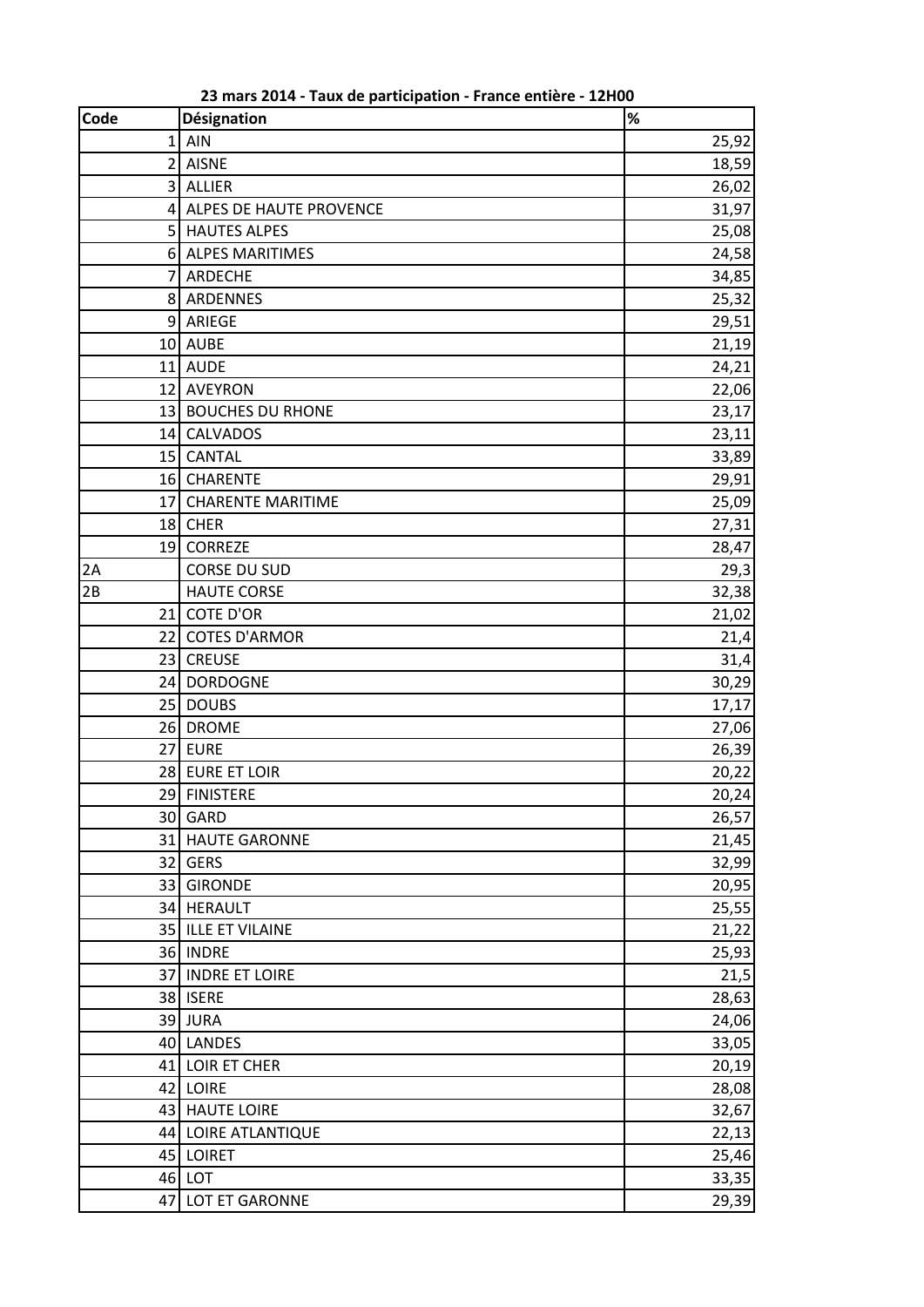|    | 48 LOZERE                | 31,86 |
|----|--------------------------|-------|
|    | 49 MAINE ET LOIRE        | 22,14 |
|    | 50 MANCHE                | 19,73 |
|    | 51 MARNE                 | 20,51 |
|    | 52 HAUTE MARNE           | 25,09 |
|    | 53 MAYENNE               | 23,49 |
|    | 54 MEURTHE ET MOSELLE    | 17,85 |
|    | 55 MEUSE                 | 28,16 |
|    | 56 MORBIHAN              | 22,18 |
|    | 57 MOSELLE               | 19,76 |
|    | 58 NIEVRE                | 24,48 |
|    | 59 NORD                  | 24,04 |
|    | 60 OISE                  | 27,95 |
|    | 61 ORNE                  | 28,55 |
|    | 62 PAS DE CALAIS         | 22,53 |
|    | 63 PUY DE DOME           | 26,49 |
|    | 64 PYRENEES ATLANTIQUES  | 25,62 |
|    | 65 HAUTES PYRENEES       | 26,86 |
|    | 66 PYRENEES ORIENTALES   | 27,79 |
|    | 67 BAS RHIN              | 19,44 |
|    | 68 HAUT RHIN             | 22,23 |
|    | 69 RHONE                 | 25,52 |
|    | 70 HAUTE SAONE           | 26,57 |
|    | 71 SAONE ET LOIRE        | 28,51 |
|    | 72 SARTHE                | 29,14 |
|    | 73 SAVOIE                | 25,36 |
|    | 74 HAUTE SAVOIE          | 22,07 |
|    | 75 PARIS                 | 13,73 |
|    | 76 SEINE MARITIME        | 18,34 |
|    | 77 SEINE ET MARNE        | 21,8  |
|    | 78 YVELINES              | 15,57 |
|    | 79 DEUX SEVRES           | 25,19 |
|    | 80 SOMME                 | 24,64 |
| 81 | <b>TARN</b>              | 30,81 |
| 82 | <b>TARN ET GARONNE</b>   | 29,22 |
| 83 | <b>VAR</b>               | 25,07 |
|    | 84 VAUCLUSE              | 32,18 |
|    | 85 VENDEE                | 28,79 |
|    | 86 VIENNE                | 19,11 |
| 87 | <b>HAUTE VIENNE</b>      | 25,37 |
|    | 88 VOSGES                | 26,15 |
|    | 89 YONNE                 | 29,53 |
|    | 90 TERRITOIRE DE BELFORT | 26,16 |
|    | 91 ESSONNE               | 20,77 |
|    | 92 HAUTS DE SEINE        | 18,37 |
|    | 93 SEINE SAINT-DENIS     |       |
|    |                          | 12,32 |
|    | 94 VAL DE MARNE          | 16,66 |
|    | 95 VAL D'OISE            | 16,58 |
| ZA | <b>GUADELOUPE</b>        | 22,97 |
| ZB | MARTINIQUE               | 23,67 |